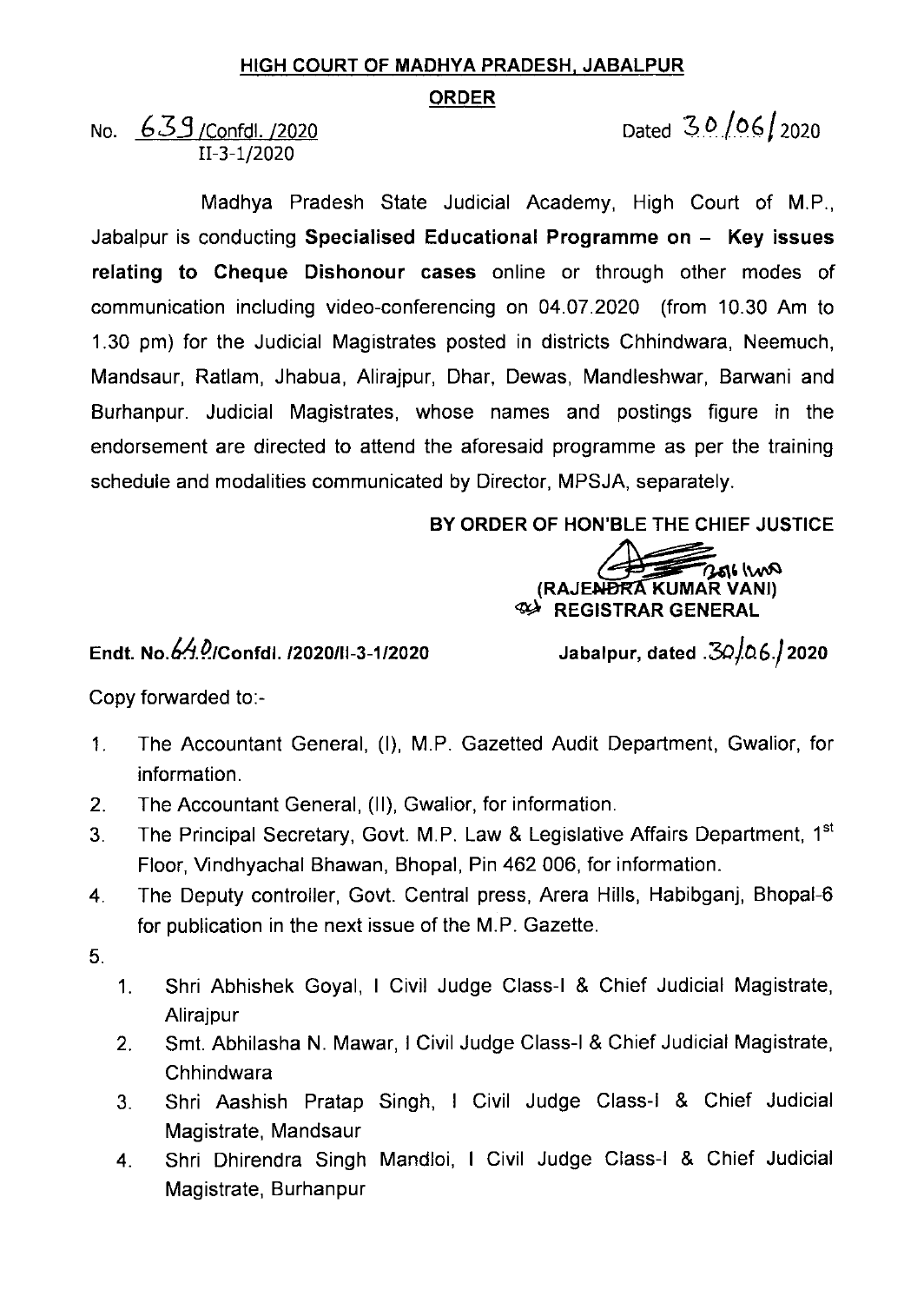- 5. Shri Sandeep Kumar Soni, I Civil Judge Class-I & Chief Judicial Magistrate, Dhar
- 6. Shri Ayan Girdoniya, Civil Judge class-I, Parasiya District chhindwara
- 7. Shri Abdhcsh Kumar Shrivastava, I Civil Judge Class-I & Chief Judicial Magistrate, Dewas
- 8. Shri Vivekanand Trivedy, I Civil Judge Class-I & Chief Judicial Magistrate, **Neemuch**
- 9. Shri Ashish Dawande, I Civil Judge Class-I & Chief Judicial Magistrate, Khargone District Mandleshwar
- 10. Shri Nilesh Kumar Jirety, I Civil Judge Class-I & Chief Judicial Magistrate, Ratlam
- 11. Shri Jainul Abdin, I Civil Judge Class-I & Chief Judicial Magistrate, Barwani
- 12. Shri Jangbahadur Singh Rajput, Civil Judge Class-I, Pandurna District Chhindwara
- 13. Shri Manish Kumar Patidar, AJ to I Civil Judge Class-I, Dewas
- 14. Ku. Charulata Dangi, AJ to Civil Judge Class-I, Sanawad District **Mandleshwar**
- 15. Shri Rupesh Naik, Civil Judge Class-I, Junardeo (Jamai) District Chhindwara
- 16. Shri Hemraj Sanodiya, Il Civil Judge Class-I, Dewas
- 17. Shri Santosh Saini, Civil Judge Class-I, Kasrawad District Mandleshwar
- 18. Shri Nadeem Khan, Civil Judge Class-I, Thandla District Jhabua
- 19. Smt. Varsha Singh Bhati, V Civil Judge Class-I, Dewas
- 20. Dr. Smt. Sarika Giri Sharma, AJ to I Civil Judge Class-I, Dhar
- 21. Smt. Padma Rajore Tiwari, IV Civil Judge Class-I, Dewas
- 22. Shri Prasanna Singh Bahrawat, 11 Civil Judge Class-I, Sardarpur District Dhar
- 23. Shri Arvind Dariya, Il Civil Judge Class-I, Bagli District Dewas
- 24. Shri Chandan Singh Chauhan, 11 Civil Judge Class-I, Khategaon District Dewas
- 25. Shri Kamlesh Bharkundiya, AJ to Civil Judge Class-I, Garoth District Mandsaur
- 26. Smt. Manju Singh, Il Civil Judge Class-I, Mandsaur
- 27. Shri Alok Pratap Singh, IV Civil Judge Class-I, Mandsaur
- 28. Shri Punjiya Bariya, I Civil Judge Class-I, Kannod District Dewas
- 29. Shri Santosh Baghel, Civil Judge Class-I, Narayangarh District Mandsaur
- 30. Ku. Sandhya Maravi, Civil Judge Class-I, Amarvara District Chhindwara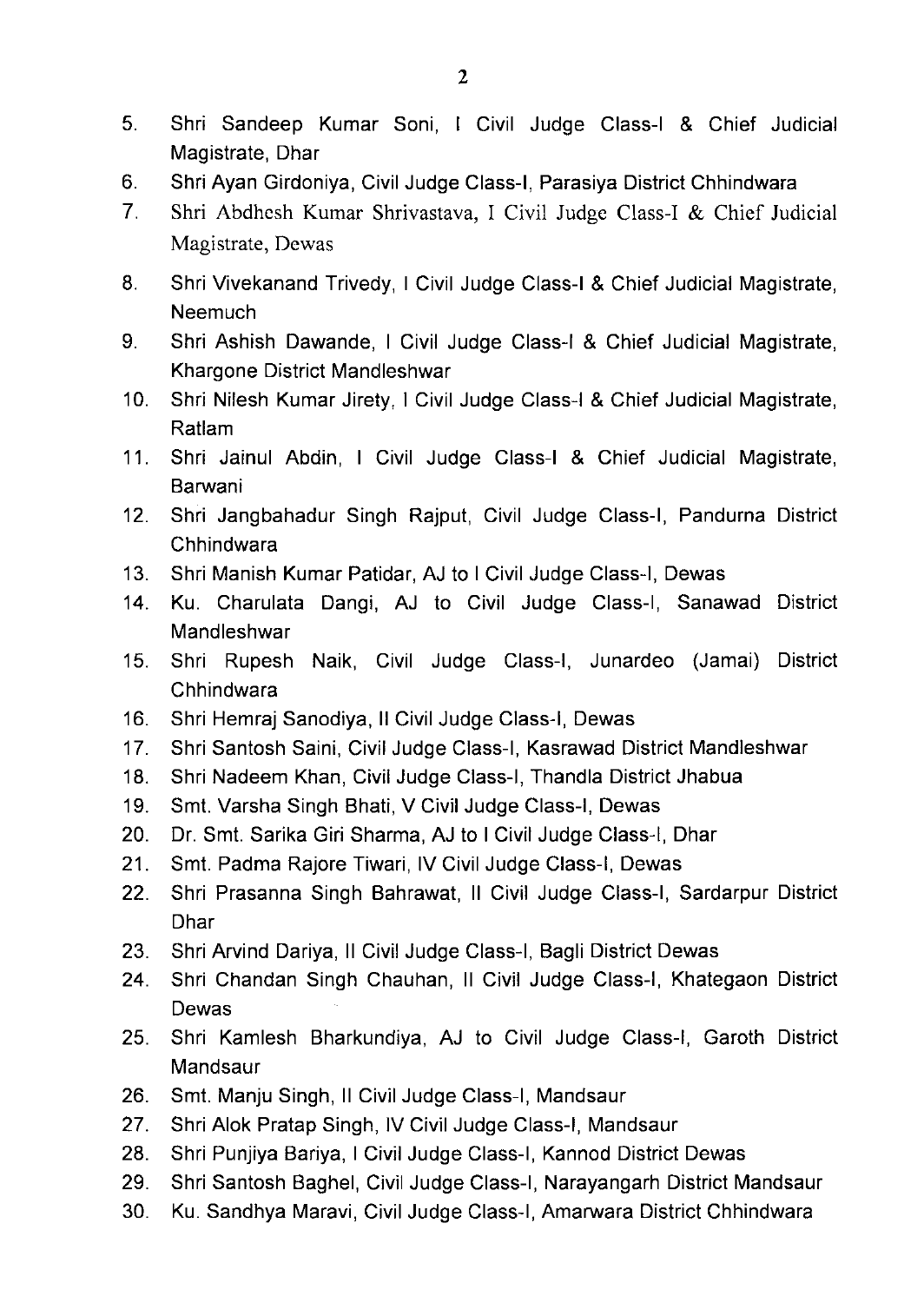- 31. Shri Rupsingh Kanel, Civil Judge Class-I, Jawad District Neemuch
- 32. Shri Sanjeev Katare, I Civil Judge Class-I, Petlawad District Jhabua
- 33. Smt. Chainwati Taram, V civil Judge class-I, Chhindwara
- 34. Shri Sadashiv Dangoade, Il AJ to I Civil Judge Class-I, Neemuch
- 35. Shri Ram Singh Baghel, III Civil Judge Class-I, Burhanpur
- 36. Shri Kalam Singh Meda, I Civil Judge Class-I, Manawar District Dhar
- 37. Smt. Durga Solanki, Il AJ to ICivil Judge Class-I, Dhar
- 38. Smt. Sunayana Shrivastava, I Civil Judge Class-I, Bagli District Dewas
- 39. Smt. Arti Dheengra, III Civil Judge Class-I, Khargone District Mandleshwar
- 40. Smt. Sapna Bharti Katroliya, I Civil Judge Class-I, Sailana District Ratlam
- 41. Shri Laxman Dodwe, Civil Judge Class-I, Bhanpura District Mandsaur
- 42. Shri Virendra Joshi, Civil Judge Class-I, Sitamau District Mandsaur
- 43. Shri Dilip Singh Parmar, AJ to Civil Judge Class-I, Sitamau District **Mandsaur**
- 44. Smt. Tabassum Khan, AJ to Civil Judge Class-I ,Parasiya District Chhindwara
- 45. Shri Mohd. Zafar Khan, Civil Judge Class-I, Sendhwa District Barvani
- 46. Shri Anjay Singh, Il Civil Judge Class-I, Ratlam
- 47. Shri Shiv Charan Patel, Civil Judge Class-I, Tonkkhurd District Dewas
- 48. Shri Sanjog Singh Vaghela, VI Civil Judge Class-I, Dewas
- 49. Shri vijay chouhan, VI civil Judge class-I, Ratlam
- 50. Smt. Jyotsna Arya, AJ to Civil Judge Class-I, Bhikangaon District **Mandleshwar**
- 51. Shri Neeraj pavaiya, Ill civil Judge class-I, Dhar
- 52. Ku. Namita Borasi, Civil Judge Class-I, Jaora District Ratlam
- 53. Shri Mohammad Aslam Dehalvi, II Civil Judge Class-I, Neemuch
- 54. Shri Rahul Varma, III AJ To I Civil Judge Class-I, Dhar
- 55. Shri Shiv Kumar Dawar,I Civil Judge Class-I, Kukshi District Dhar
- 56. Shri Sudhir Singh Nigwal, Civil Judge Class-I, Barwah District Mandleshwar
- 57. Smt. Vishvesh wari Mishra, V civil Judge class-I, Mandsaur
- 58. Shri sameer Kumar Mishra, Ill civil Judge class-I, Mandsaur
- 59. Shri Amool Mandloi, Civil Judge Class-I, Anjad District Barwani
- 60. Shri pradeep soni (Jr.),lv civil Judge class-I, Chhindwara
- 61. Smt. Ruchita Singh Gurjar, AJ to I Civil Judge Class-I, Sonkatch District Dewas
- 62. Shri Piyush Bhave, AJ to I Civil Judge Class-I, Maheshwar District Mandleshwar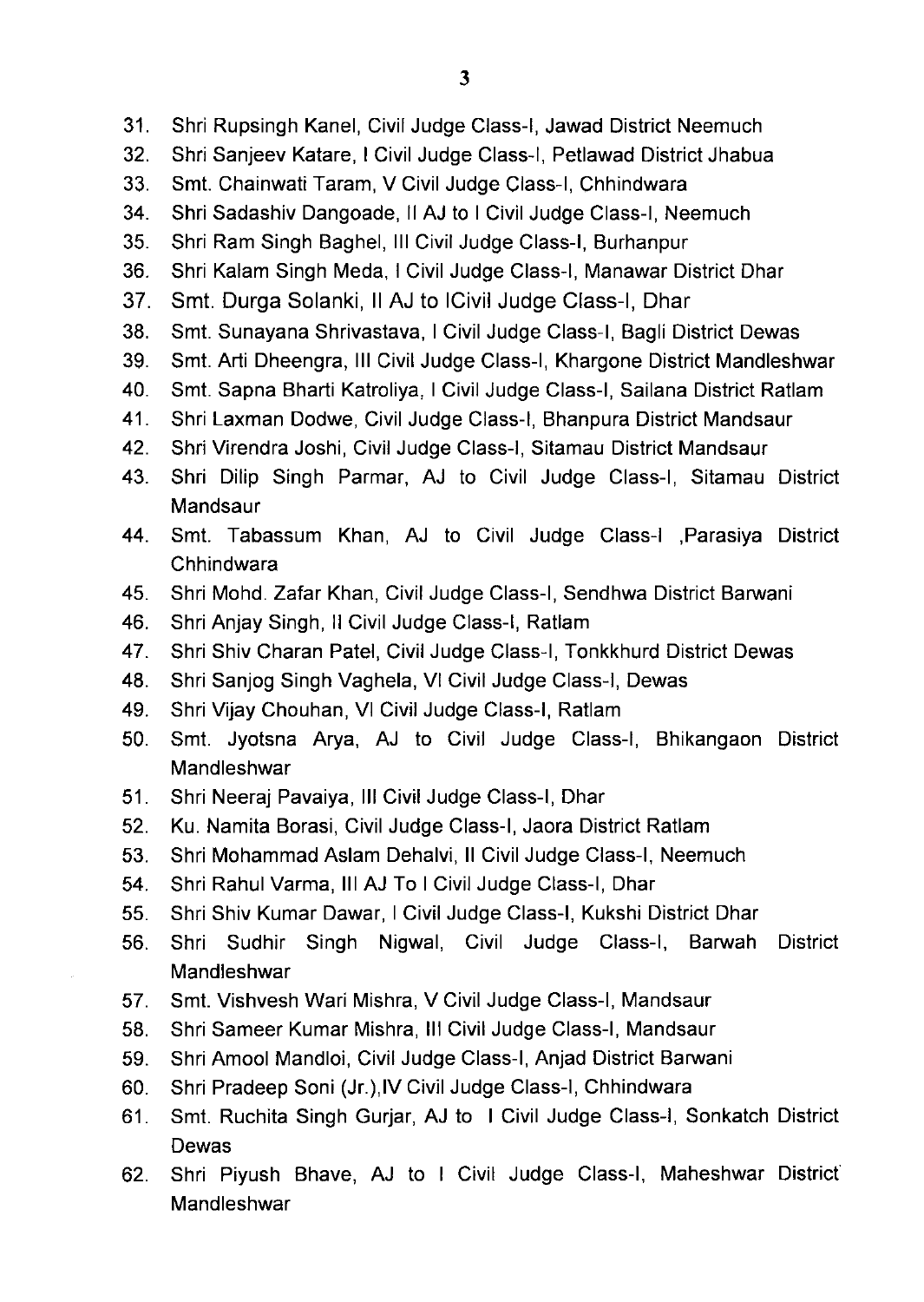- 63. Shri Chandra Shekhar Rathore, AJ To Civil Judge Class-I, Jobat District **Alirajpur**
- 64. Shri Narendra Kumar Bhandari, III Civil Judge Class-I, Neemuch
- 65. Shri Nirbhay Kumar Garva, Civil Judge Class-I, Rajpur District Barwani
- 66. Smt. Sanchita Bhadkaria, Vll Civil Judge Class-I, Ratlam
- 67. Shri Dharam Kumar, II Civil Judge Class-I, Manasa District Neemuch
- 68. Shri Mahendra Singh Rawat, I Civil Judge Class-I, Dharampuri District Dhar
- 69. Shri Vikram Sigh Dawar, Civil Judge Class-I, Alote District Ratlam
- 70. Shri Sachin Kumar Jadhav, Civil Judge Class-I, Badnawar District Dhar
- 71. Smt. Pushpa Tilgam, Civil Judge class-I, Churai District chhindwara
- 72. Shri Rakesh Kumar Maravi, I Civil Judge Class-ll, Sausar District **Chhindwara**
- 73. Smt. Sangeeta Dawar Mory, Civil Judge Class-I, Mandleshwar
- 74. Ku. Rashmi Mandloi, I Civil Judge Class-II, Barwani
- 75. Sushri Harshita Sharma, Civil Judge Class-II, Bagli District Dhar
- 76. Sushri. Sushma Upamman, IV Civil Judge Class-II, Neemuch
- 77. Shri Ajay Singh Yadav, Civil Judge Class-ll, Kasrawad District Mandleshwar
- 78. Shri Sazid Mohammad, 11 Civil Judge Class-lI, Narayangarh District Mandsaur
- 79. Sushri Sheetal Baghel, I Civil Judge Class-II, Burhanpur
- 80. Smt. Pallavi, IV Civil Judge Class-II, Ratlam
- 81. Smt. Priyanka Malpani Rathi, I Civil Judge Class-II, Ratlam
- 82. Sushri Sudha Pandey, I Civil Judge Class-II, Junardeo District Chhindwara
- 83. Shri Mahender Saini, 11 Civil Judge Class-ll, Sanawad District Mandleshwar
- 84. Shri Manish Pandey, I Civil Judge Class-II, Manasa District Neemuch
- 85. Shri Mahesh Kumar Tripathi, II Civil Judge Class-II, Neemuch
- 86. Shri Sushil Gehlot, III Civil Judge Class-II, Mandsaur
- 87. Shri Jitendra Singh Parmar, I Civil Judge Class-ll, Barwaha District Mandleshwar
- 88. Smt. Purnima Kothe Rajan, I Civil Judge Class-II, Sonkatch District Dewas
- 89. Shri Lalit Kumar Maida, I Civil Judge Class-ll, Narayangarh District Mandsaur
- 90. Smt. Nirmala Waskale, IV Civil Judge Class-II, Mandsaur
- 91. Shri Gajendra Rawat, Il Civil Judge Class-II, Sailana District Ratlam
- 92. Smt. Neha Maurya Solanki, I Civil Judge Class-II, Alote District Ratlam
- 93. Shri Arun Singh Alawa, Civil Judge Class-ll, Rajpur District Barvani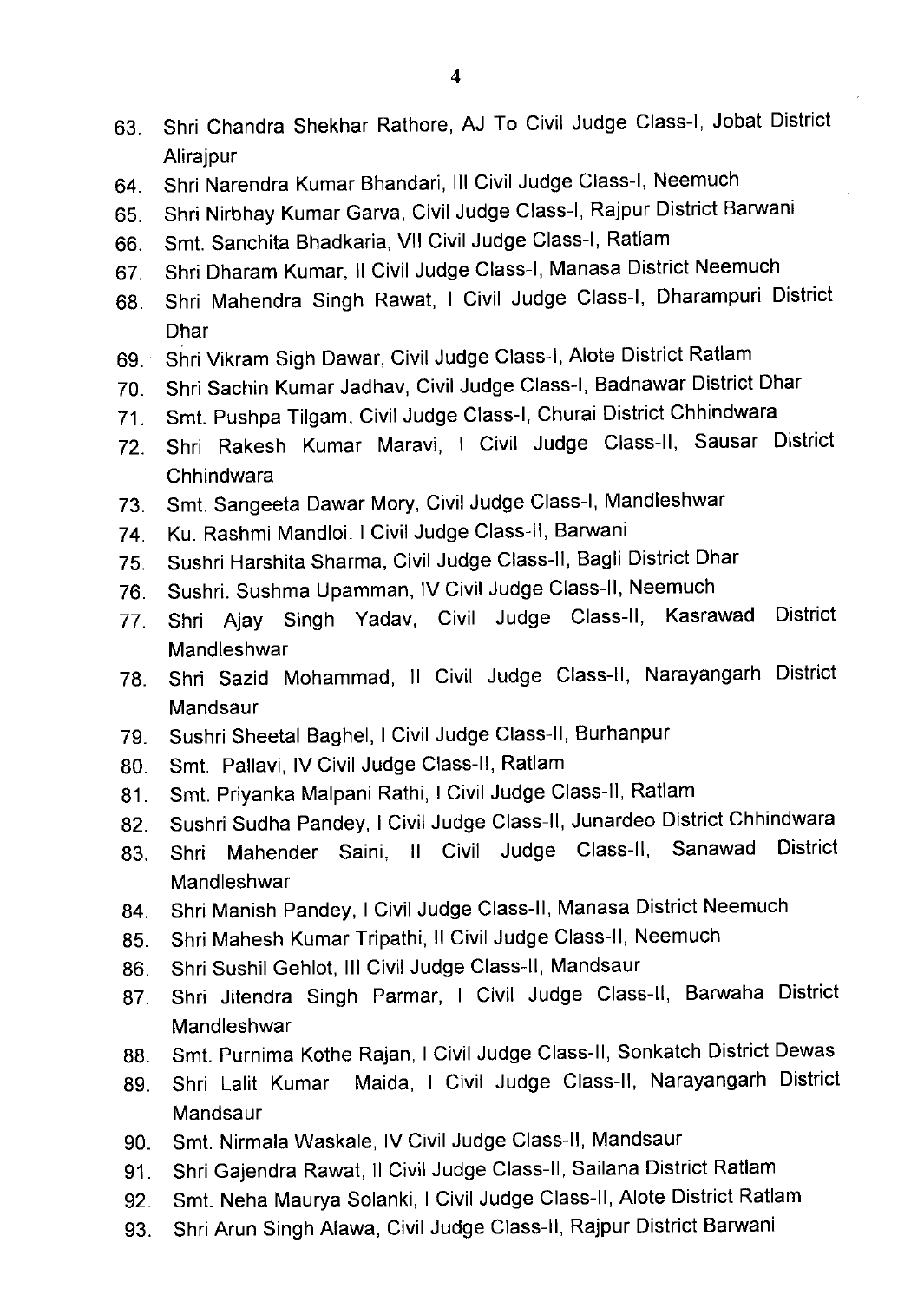- 94. Smt. Priyanka Chouhan, I Civil Judge Class-ll, Khargone District **Mandleshwar**
- 95. Shri Mehtab Singh Baghel, Civil Judge Class-ll, Garoth District Mandsaur
- 96. Sushri Bhanu Pandwar, AJ to Civil Judge Class-ll, Churai District Chhindwara
- 97. Shri Abhishek KumarTripathi, 11 Civil Judge Class-ll, Khargone District Mandleshwar
- 98. Shri Altamash Rahman, I Civil Judge Class-ll, Parasiya District Chhindwara
- 99. Shri Vishnu Kant Mishra, Il Civil Judge Class-II, Dewas
- 100. Shri Sonu Jain,I Civil Judge Class-ll, Jawad District Neemuch
- 101. Sushri Anshul Mangal, II Civil Judge Class-II, Biaora District Raigarh
- 102. Sushri Palak Rai, Civil Judge Class-ll, Amarwara District Chhindwara
- 103. Sushri Priyanka Suman, V Civil Judge Class-ll, Chhindwara
- 104. Sushri Nikita Chouhan, I Civil Judge Class-II, Alirajpur
- 105. Sushri Paridhi Uikey,I Civil Judge Class-ll, Dhar
- 106. Sushri Sumitra Tahed, Il Civil Judge Class-II, Barwani
- 107. Shri Rajendra Barman, I Civil Judge Class-II, Jhabua
- 108. Sushri Nikita Varshney, Il Civil Judge Class-II, Chhindwara
- 109. Sushri Aayushi Sharma, I Civil Judge Class-II, Khategaon District Dewas
- 110. Sushri Deepika Yadav, Civil Judge Class-ll, Dharampuri District Dhar
- 111. Shri Nitin Soni, Il Civil Judge Class-II, Ratlam
- 112. Sushri Rekha Parashar, I Civil Judge Class-II, Dewas
- 113. Shri Vishal Khade, Civil Judge Class-ll, Khetia District Barwani
- 114. Shri Guruvendra Kumar Hurmade,Ill Civil Judge Class-ll, Chhindwara
- 115. Sushri Ranjana Dodwe, Il Civil Judge Class-II, Burhanpur
- 116. Sushri Abha Gawali, Civil Judge Class-ll, Anjad District Barvani
- 117. Shri Ayush Kanel, III Civil Judge Class-II, Burhanpur
- 118. Shri Priyanshu Pande, 11 Civil Judge Class-Il, Pandurna District Chhindwara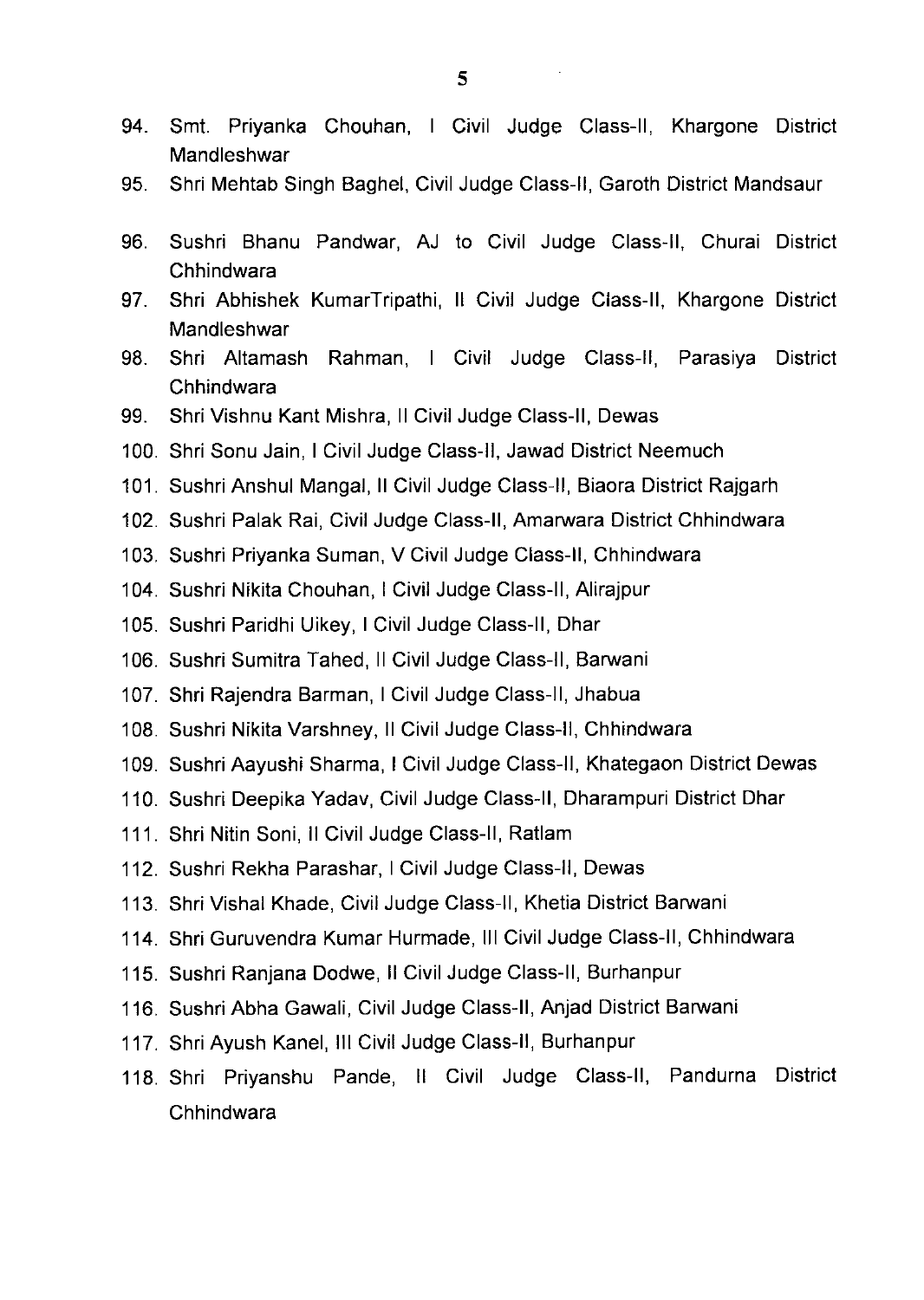for information and compliance with a direction to attend the aforesaid Programme as per the training schedule and under the directions of Director, MPSJA.

The nominated Judges of the District Judiciary are directed to observe the following instructions :

- To apprise themselves with the Scheme for Specialized Educational Programmes conducted online or through other modes of communication including video-conferencing available on the MPSJA website www.mpsja.mphc.gov.in.
- To apprise themselves with the schedule of programme communicated by Director, MPSJA and strictly follow the same.
- To ensure sufficient data recharge on their mobile phones or wi-fi devices to receive live telecast and video recordings of the lectures.
- To obtain User lDs and passwords from MPSJA. The live video lectures and recordings shall be made available to above participants on the link available on official website of MPSJA i.e. www.mpsja.mphc.gov.in.
- To make themselves available through email and other mode of communications for receiving further instructions from the Academy.
- The participants may send legal problems which they want to be addressed during the Programme to the Academy by email at mpjotri@gmail.com sufficiently in advance.
- The District & Sessions Judge Alirajpur/ Chhindwara/ Mandsaur/ 6. Burhanpur/ Dhar/ Dewas/ Neemuch/ Mandleshwar/ Ratlam/ Barwani/ Jhabua/ Rajgarh for information and necessary action with a request to
	- instruct the participant Judges to attend the aforesaid programme under the directions of Director, MPSJA
	- to make available verified list of participants who attended the programme directly to the Academy so that participation certificates can be provided to the participants.
	- to direct System Officers/System Assistants to provide necessary technical support for seamless connection of participants with MPSJA.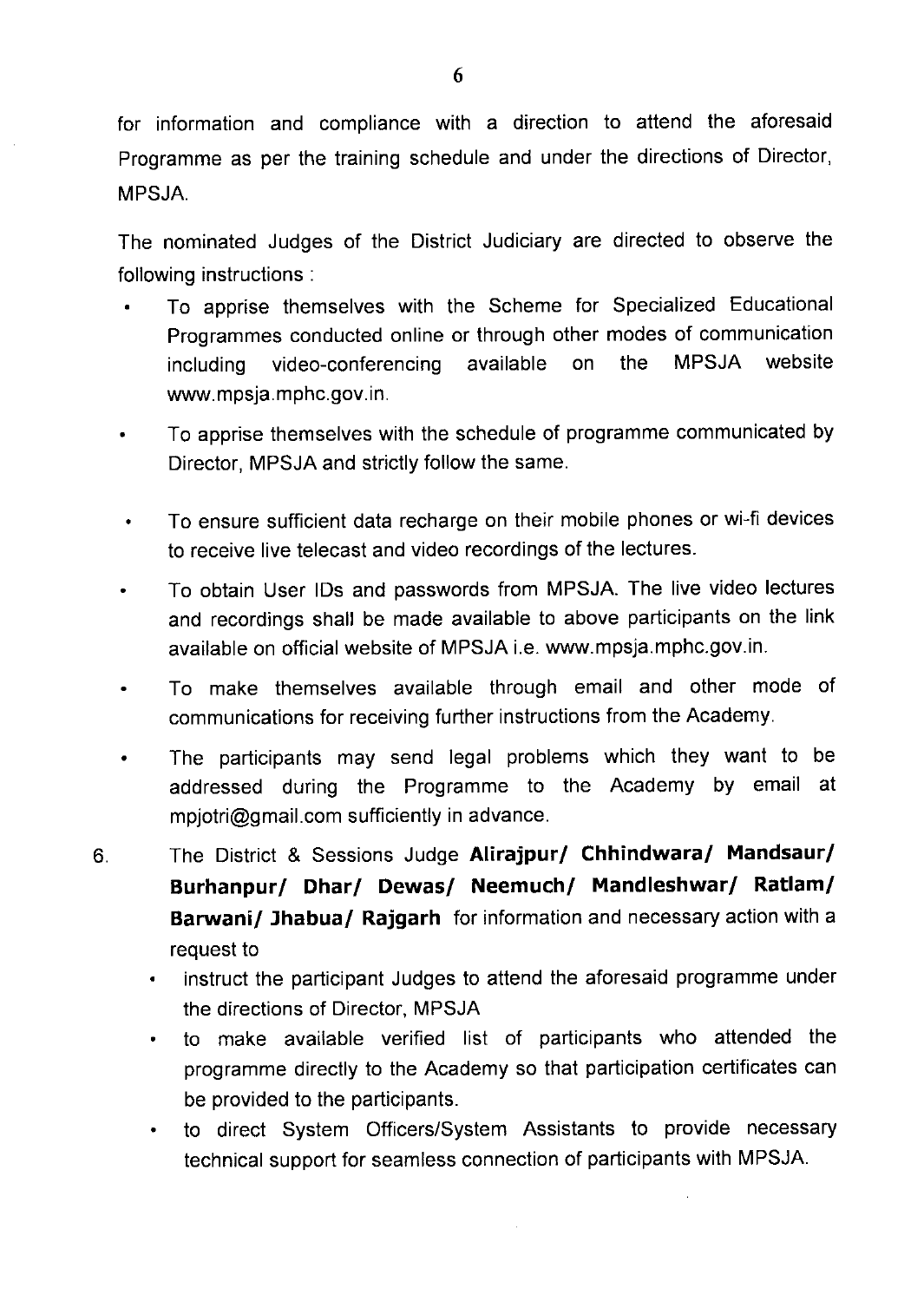- 7. Director/Faculty Members (Senior) (Junior) /Deputy Director/ OSD, Madhya Pradesh State Judicial Academy, Jabalpur for information.
- 8. Chief System Analyst, High Court of Madhya Pradesh, Jabalpur, for sending copy of order by e-mail to following Judicial Officers:-
	- 1 District Judge (Inspection), High Court Premises, Jabalpur/ District Judge (Inspection), J.E.-1, Judges Enclave, Residency Area, lndore-452001/ District Judge (Inspection), 28/8, Race-course Road, Opposite Maila Ground, Gwalior (M.P.), for information.
	- 2. Principal Registrar, High Court of M.P., Bench lndore, for information
	- 3. Principal Registrar, High Court of M.P., Bench at Gwalior, New High Court Building, City Centre, Gwalior, for information.
	- 4. Member Secretary, M.P. State Legal Services Authority, 574, South Civil Lines, Jabalpur, for information.
	- 5 Principal Registrar (Judicial)/ (Vigilance)/ (I.L.R. & Examination), High Court of M.P., Jabalpur, for information.
	- 6. Member Secretary, State Court Management System Committee, High Court of M.P., Jabalpur, for information.
	- 7 Registrar (VL.)/ (District Establishment)/ (Judicial-I & Secretary, Juvenile Justice Committee)/ (Judicial-ll)/ (Administration)/ (Exam & Labour Judiciary)/ District Judge (Inspection)/ Officer on Special Duty/ Registrar/Secretary, High Court Legal Service Committee, High Court of Madhya Pradesh, Jabalpur, for information.
- 9. Registrar (E.)/ Deputy Controller Accounts / Controller Accounts / Joint Registrar (M) / Deputy Registrar (Judicial), High Court of Madhya Pradesh, Jabalpur, for information.
- 10. Registrar-cum-P.P.S. to Hon'ble the Chief Justice, High Court of Madhya Pradesh, Jabalpur, for placing the same before Hon'ble the Chief Justice for kind information.
- 11. Secretary to Hon'ble Shri Justice High Court of M.P., Jabalpur/Bench lndore/Bench Gwalior for placing the same before His Lordship for kind information.